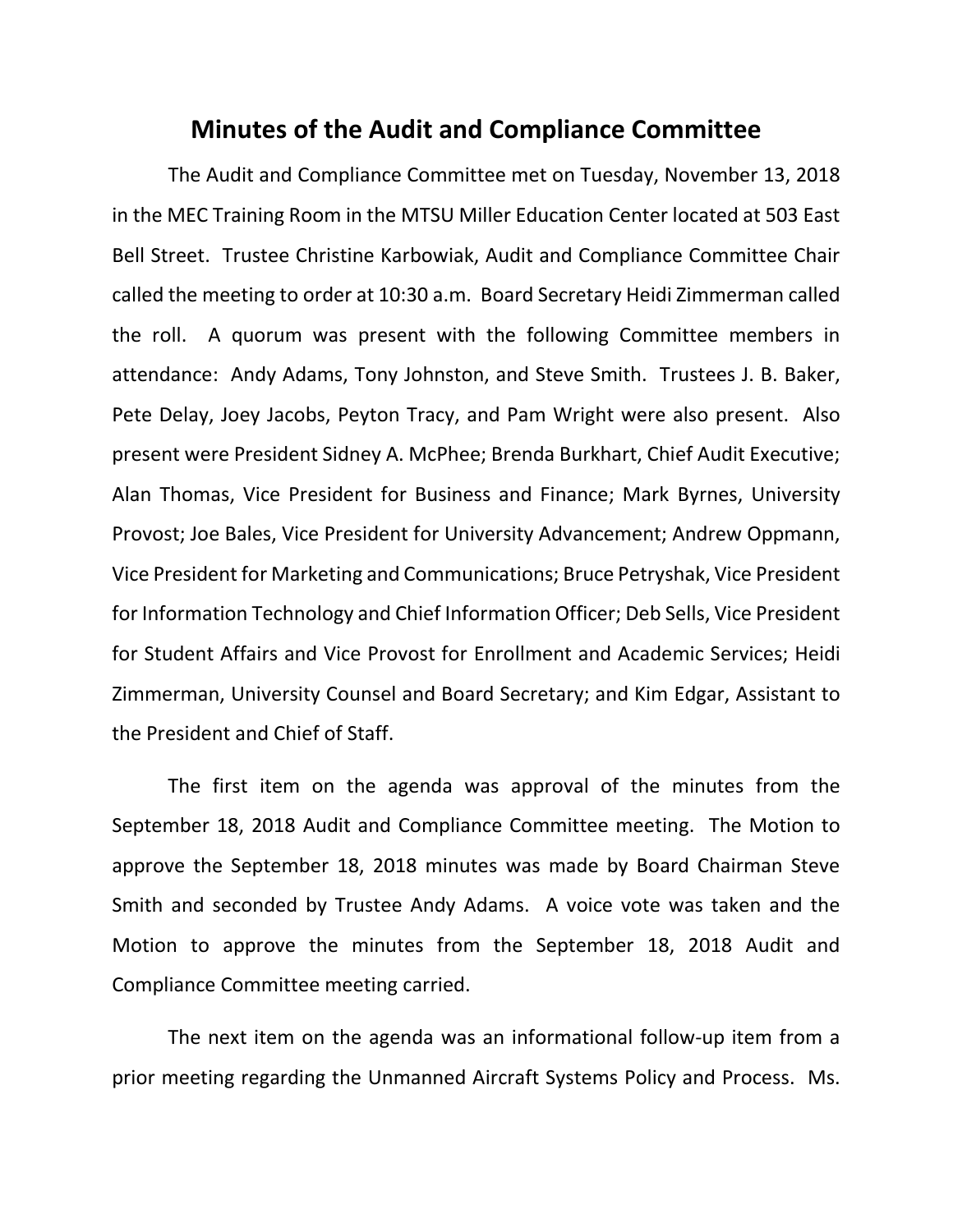Burkhart explained this policy will be reviewed annually; use is restricted to University-sponsored events or activities directly related to teaching, research, or operational purposes; and the application review process was reduced from fourteen to five calendar days.

The next item on the agenda was a recommendation for approval of the promulgation of a rule regarding public records. Ms. Zimmerman explained that promulgating a rule specifically for this area is required by statute, T.C.A. §10-7- 503(g). Additionally, revisions were made to related Policy 120 Public Records – Inspecting and Copying that would also require approval by the Board. Ms. Zimmerman instructed that a roll call vote on the rule by the Committee was needed for this meeting. The motion to recommend promulgation of the Public Records rule and revisions to the related Policy 120 Public Records – Inspecting and Copying was made by Board Chairman Steve Smith and seconded by Trustee Andy Adams. A roll call vote was taken and the motion was unanimous.

The next item on the agenda for information purposes was the results of the external review of the Tennessee Small Business Development Center presented by Ms. Burkhart. The review was performed by the U.S. Small Business Administration for the 2018 federal fiscal year and contained no findings.

The final item on the agenda for information presented by Ms. Burkhart was the Quarterly Report – Results of Internal Audit Reports. Two audit reports have been issued with no reportable issues noted.

The Committee adjourned its public session at 10:36 a.m. and entered nonpublic executive session at 10:38 a.m. to discuss audits and investigations. The nonpublic session adjourned at 10:51 a.m.